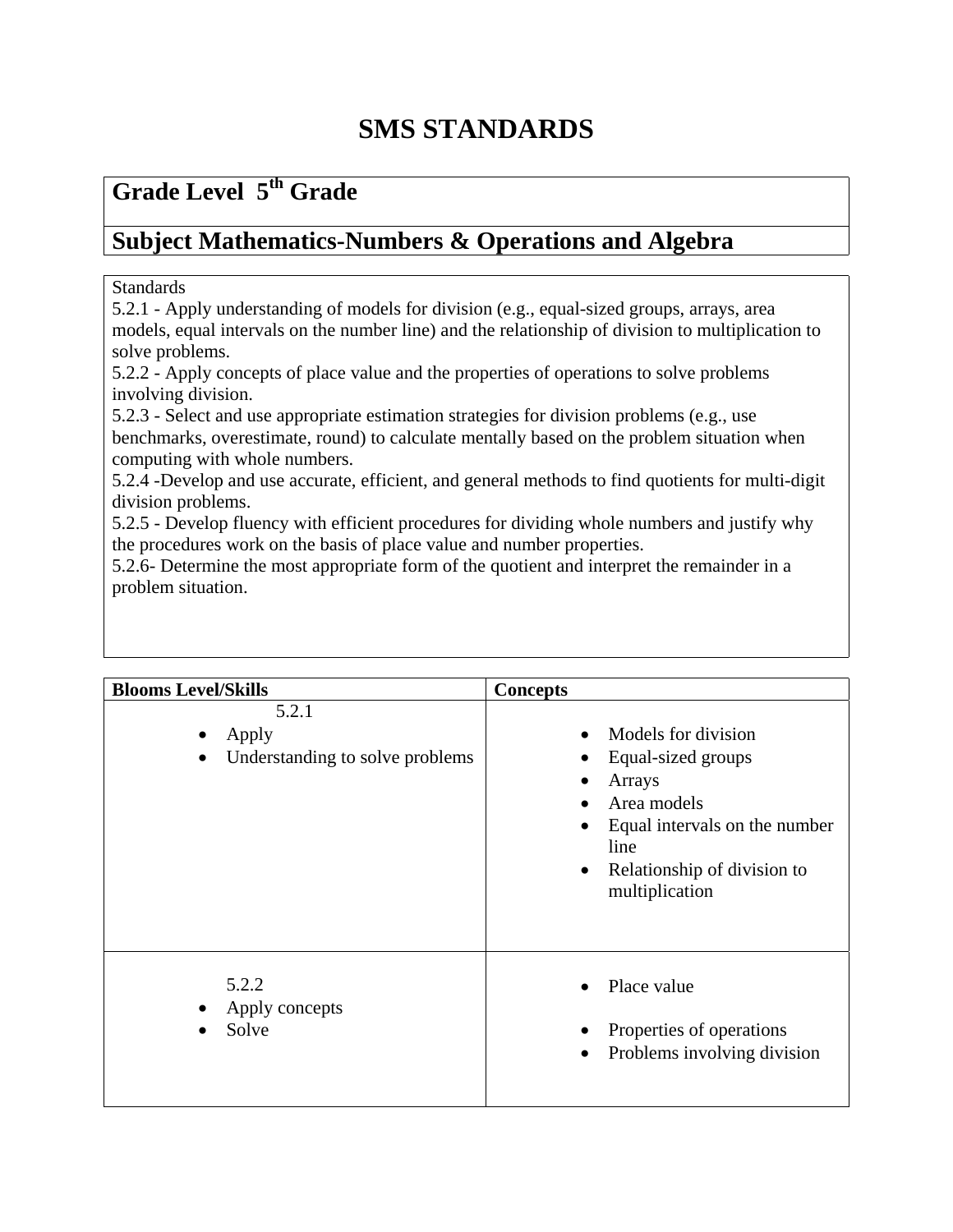| 5.2.3<br>Select<br>Use<br>Calculate mentally<br>Computing                                                                                                                                                                                                                                                                                                                                                                                                                                       | Estimation strategies for<br>$\bullet$<br>division<br><b>Benchmarks</b><br>Overestimate<br>Underestimate<br>Round<br>Problem situation<br>Whole numbers |
|-------------------------------------------------------------------------------------------------------------------------------------------------------------------------------------------------------------------------------------------------------------------------------------------------------------------------------------------------------------------------------------------------------------------------------------------------------------------------------------------------|---------------------------------------------------------------------------------------------------------------------------------------------------------|
| 5.2.4<br>Find<br>Use<br>Develop                                                                                                                                                                                                                                                                                                                                                                                                                                                                 | Quotients for Multi-digit<br>division<br>Methods that are accurate and<br>efficient                                                                     |
| 5.2.5<br>Develop<br>Fluency<br><b>Efficient</b> procedures                                                                                                                                                                                                                                                                                                                                                                                                                                      | Division of whole number                                                                                                                                |
| Justify why procedures work<br>Using                                                                                                                                                                                                                                                                                                                                                                                                                                                            | Place value<br>Number properties                                                                                                                        |
| 5.2.6<br>Determine<br>Appropriate<br>Interpret                                                                                                                                                                                                                                                                                                                                                                                                                                                  | Forms of a quotient<br>Remainder                                                                                                                        |
| <b>Big Ideas</b>                                                                                                                                                                                                                                                                                                                                                                                                                                                                                |                                                                                                                                                         |
| Similar models can be used when we multiply and divide whole numbers.<br>Estimation, fluency, and efficiency in computation are essential to understanding higher<br>٠<br>level mathematics.                                                                                                                                                                                                                                                                                                    |                                                                                                                                                         |
| <b>Essential Questions</b>                                                                                                                                                                                                                                                                                                                                                                                                                                                                      |                                                                                                                                                         |
| What are strategies we can use to multiply and divide whole numbers?<br>$\bullet$<br>How can we model the division of whole numbers?<br>Why is place value important when multiplying and dividing multi-digit whole numbers?<br>When do we see a remainder as a whole number or part(s) of a whole?<br>What does the quotient represent?<br>What are some efficient methods for division? Why are the efficient?<br>How can estimation help when multiplying and dividing multi-digit numbers? |                                                                                                                                                         |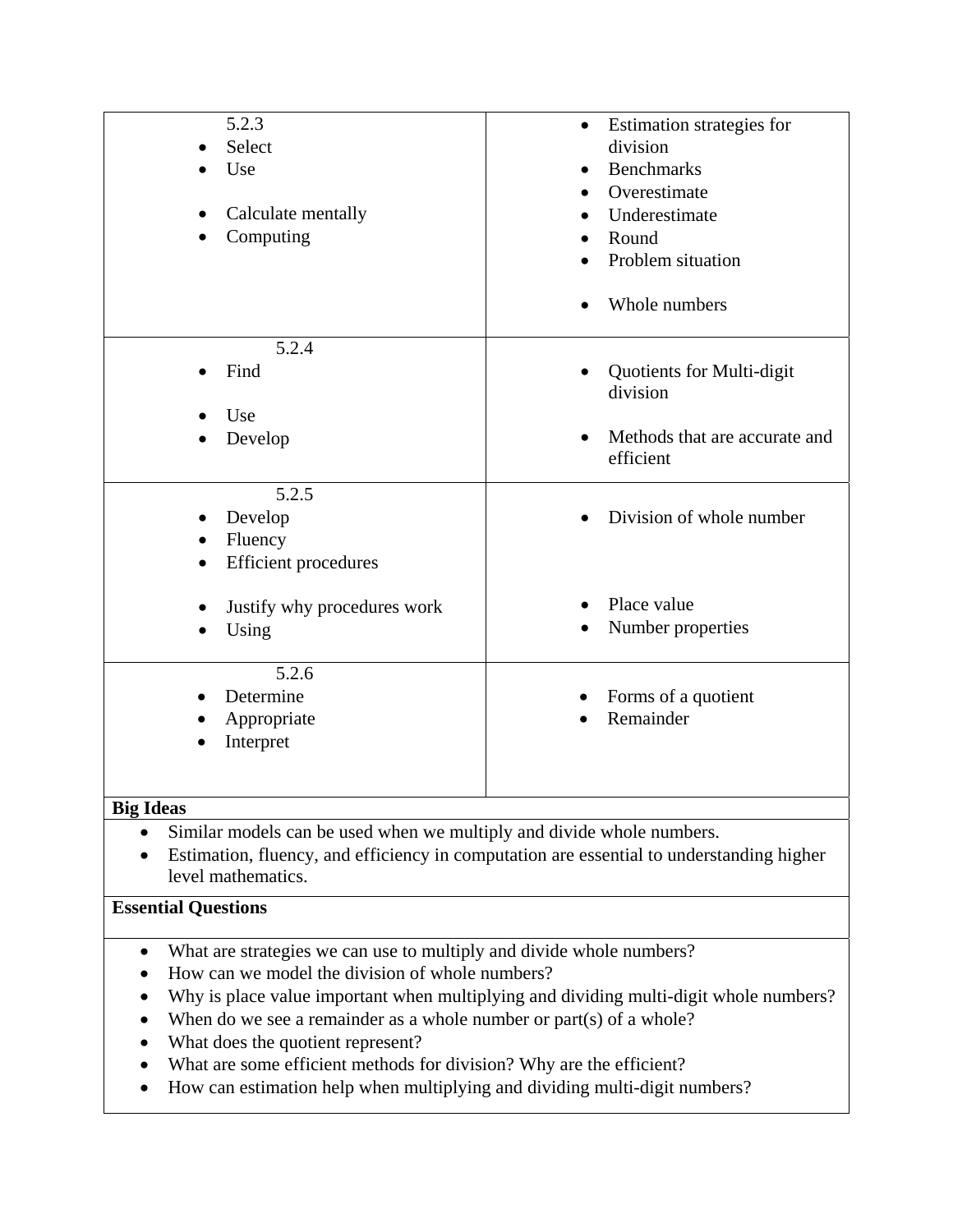## *<u>Grade Level 5<sup>th</sup> Grade*</u>

### **Subject Mathematics-Numbers & Operations and Data Analysis**

**Standard** 

5.1.1- Use fraction models to represent the addition and subtraction of fractions with unlike denominators.

5.1.2 - Use decimals models, place value, and number properties to add and subtract decimals (to the thousandths).

5.1.3- Select and use appropriate strategies to estimate fraction and decimal sums and differences.

5.1.4- Develop fluency with efficient procedures for adding and subtracting fractions and decimals and justify why the procedures work.

5.1.5 -Solve problems involving the addition and subtraction of fractions and decimals.

| <b>Blooms Level</b>             | <b>Skills</b>                                                                                                                                          |
|---------------------------------|--------------------------------------------------------------------------------------------------------------------------------------------------------|
| 5.1.1<br>Represent<br>Use       | Fraction models<br>$\bullet$<br><b>Addition of fractions</b><br>$\bullet$<br>Subtraction of fractions<br>$\bullet$<br>Unlike denominators<br>$\bullet$ |
| 5.1.2<br>Use<br>Add<br>Subtract | Decimal models<br>Place value<br>$\bullet$<br>Number properties<br>$\bullet$<br>Decimals - To thousandths<br>$\bullet$                                 |
| 5.1.3<br>Select and Use         | <b>Strategies</b><br>$\bullet$<br>Fraction sums and differences<br>$\bullet$<br>Decimal sums and differences<br>$\bullet$<br>Estimation<br>$\bullet$   |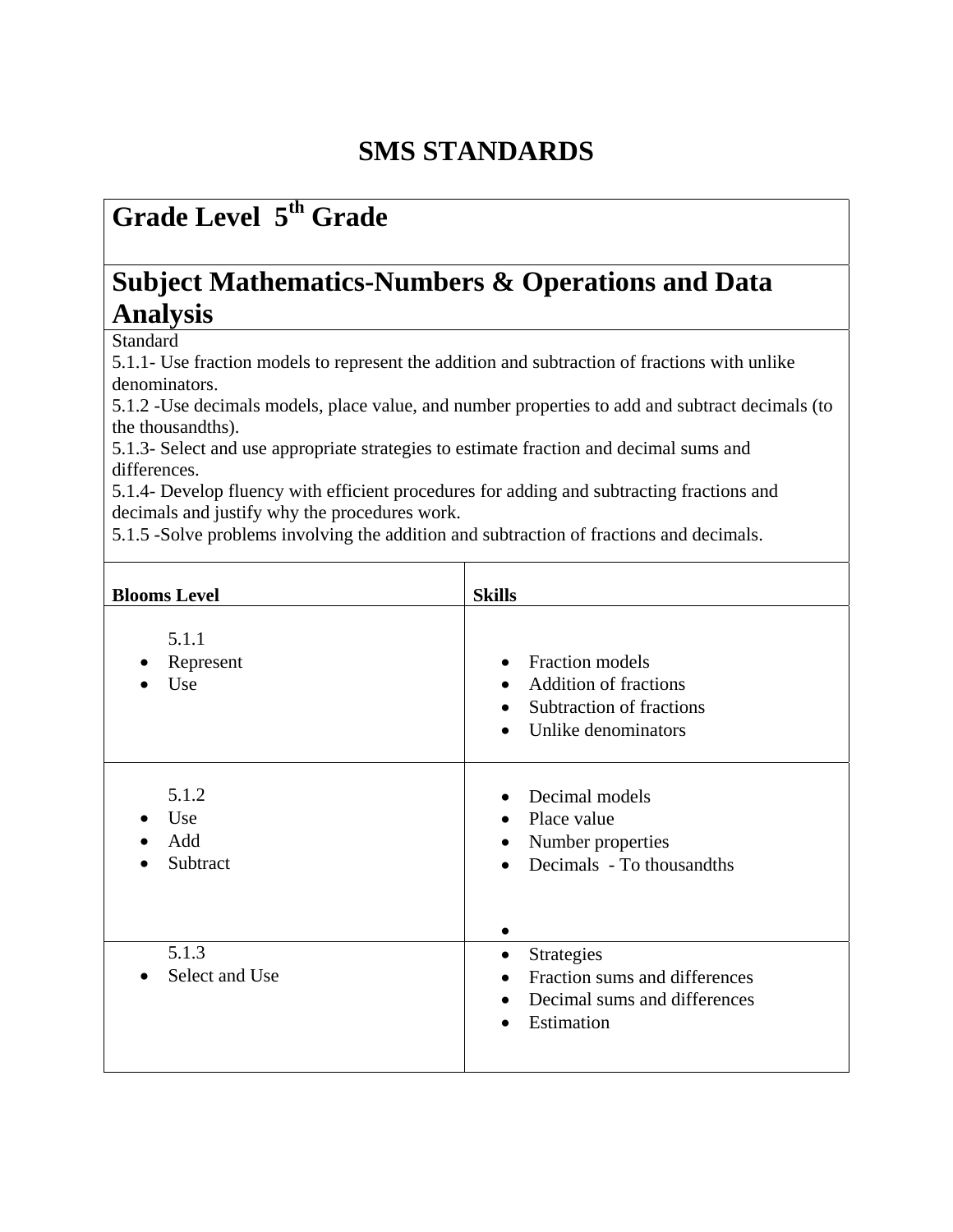| 5.1.4<br>Develop fluency<br>$\bullet$<br><b>Efficient</b> procedures<br>$\bullet$<br>Justify<br>$\bullet$ | Adding and subtracting<br>$\bullet$<br><b>Fractions and Decimals</b><br>Procedures<br>$\bullet$ |
|-----------------------------------------------------------------------------------------------------------|-------------------------------------------------------------------------------------------------|
| 5.1.5<br>Solve                                                                                            | Problems<br>Addition and subtraction<br>Fractions<br>Decimals                                   |

#### **Big Ideas**

- Similar models can be used to identify fractions and decimals.
- Fractions and decimals both represent parts of a whole.
- Fluency, estimation, and efficiency in computation are essential to understanding higher level mathematics.

#### **Essential Questions**

- How can we model the value of fractions and decimals?
- How do we add and subtract fraction with different denominators?
- How do we add and subtract decimals and round to the nearest thousandth?
- Why is place value important when adding and subtracting decimals?
- Why is addition and subtraction of fractions with common denominators easier than those with unlike denominators?
- What are some strategies for estimating fractions and decimals?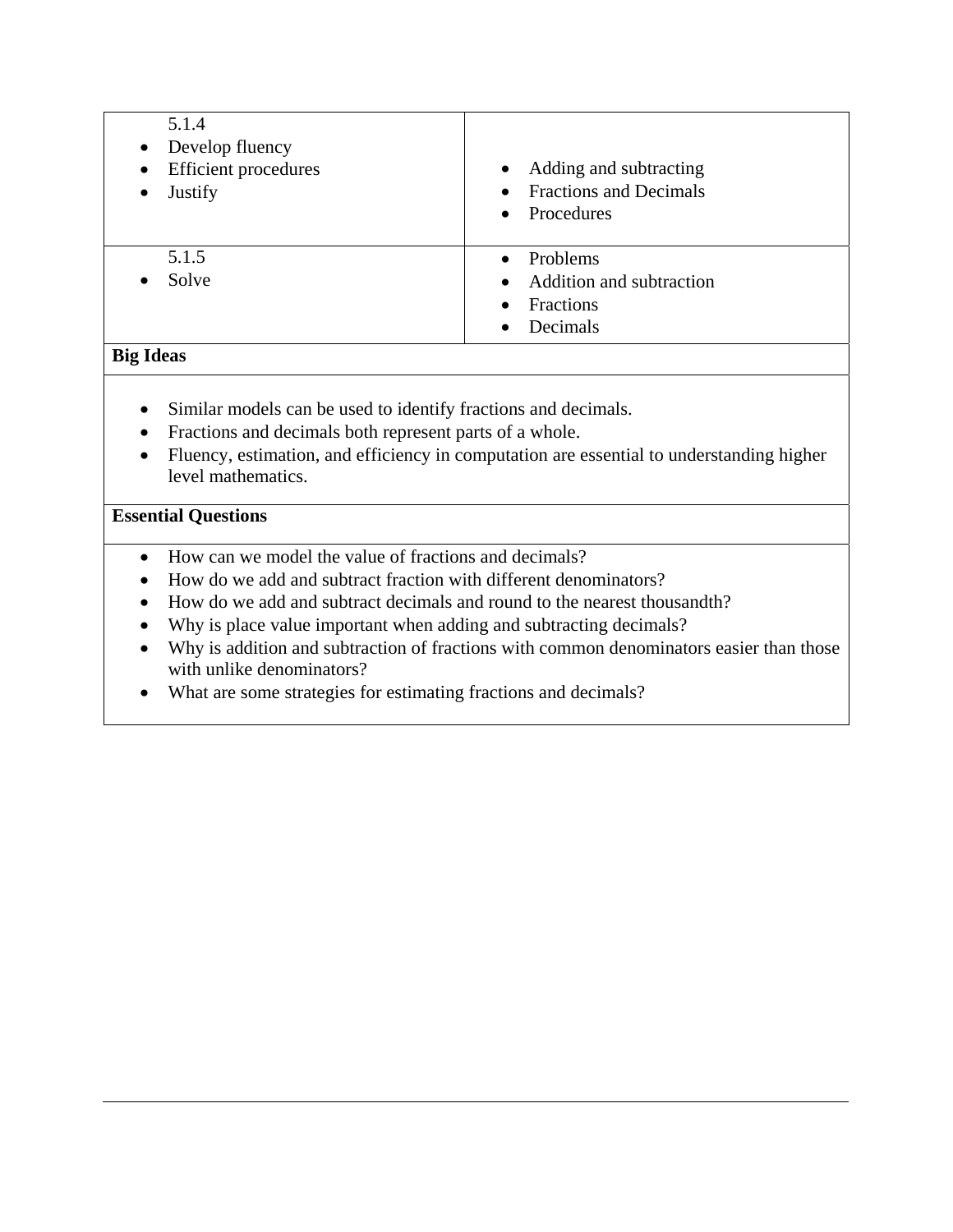## **Grade Level 5th Grade**

### **Subject Mathematics-Geometry, Measurement, and Algebra**

#### Standard

5.3.1 Identify and classify triangles by their angles (acute, right, obtuse) and sides (scalene, isosceles, equilateral).

5.3.3 Describe three-dimensional shapes (triangular and rectangular prisms, cube, triangular-and square-based pyramids, cylinder, cone, and sphere) by the number of edges, faces, and/or vertices as well as types of faces.

| <b>Blooms Level</b> | <b>Skills</b>                                                                                                                                                                                   |
|---------------------|-------------------------------------------------------------------------------------------------------------------------------------------------------------------------------------------------|
| 5.3.1               |                                                                                                                                                                                                 |
| Identify            | Triangles by angles                                                                                                                                                                             |
| Classify            | Angles<br>Acute, Right, and Obtuse<br><b>Sides</b><br>$\bullet$<br>Scalene, Isosceles, and Equilateral                                                                                          |
| 5.3.3               |                                                                                                                                                                                                 |
| Describe            | 3-D Shapes<br>Triangular<br>$\bullet$<br>Rectangular prism<br>Cube<br>Triangular 7 square-based pyramids<br>Cylinder<br>Cone<br>Sphere<br>Number of Edges<br>Faces<br>Vertices<br>Types of face |

#### **Big Ideas**

• Two and three dimensional shapes can be identified by basic attributes.

#### **Essential Questions**

• What attributes can be used to identify and classify shapes?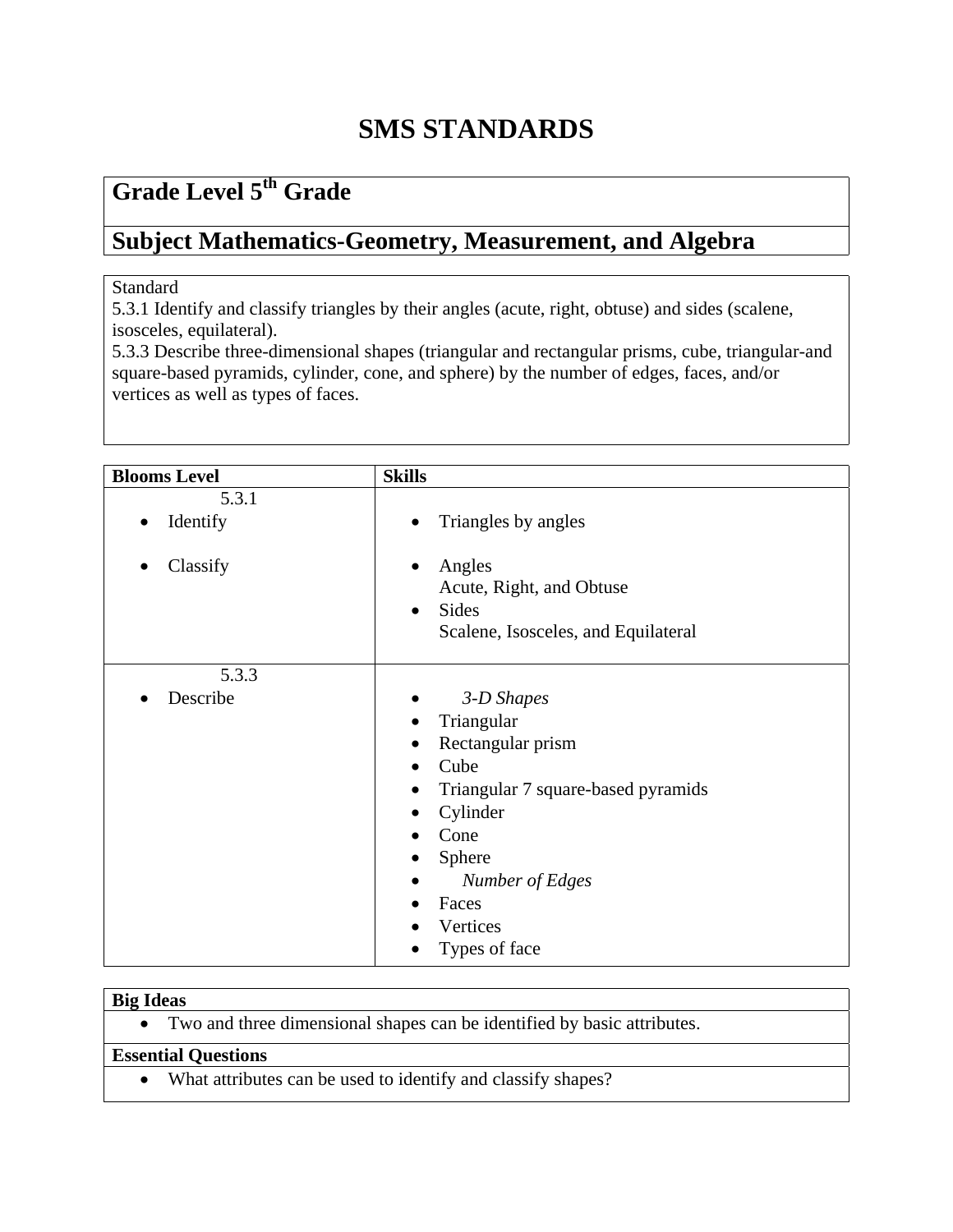# **Grade Level 5th Grade**

# **Subject Mathematics-Geometry, Measurement, and Algebra**

**Standard** 

5.3.4 -Recognize volume is an attribute of three-dimensional space.

5.3.5- Determine volume by finding the total number of same-sized unit of volumes that fill a three dimensional shape without gaps or overlaps.

5.3.6 -Recognize a cube that is one unit on an edge as the standard unit for measuring volume.

5.3.7 -Determine the appropriate units, strategies, and tools for solving problems that involve estimating or measuring volume.

| <b>Blooms Level</b>                                          | <b>Skills</b>                                                                          |
|--------------------------------------------------------------|----------------------------------------------------------------------------------------|
| 5.3.4<br>Recognize<br>$\bullet$                              | Volume<br>$\bullet$<br>Attribute of 3D space<br>$\bullet$                              |
| 5.3.5<br>Determine<br>$\bullet$<br>Find<br>$\bullet$<br>Fill | Volume<br>Number (same size)<br>$\bullet$<br>Units of volume<br>3-D shape<br>$\bullet$ |
| 5.3.6<br>Recognize<br>$\bullet$                              | Cube<br>$\bullet$<br>Standard of unit for measuring volume<br>$\bullet$                |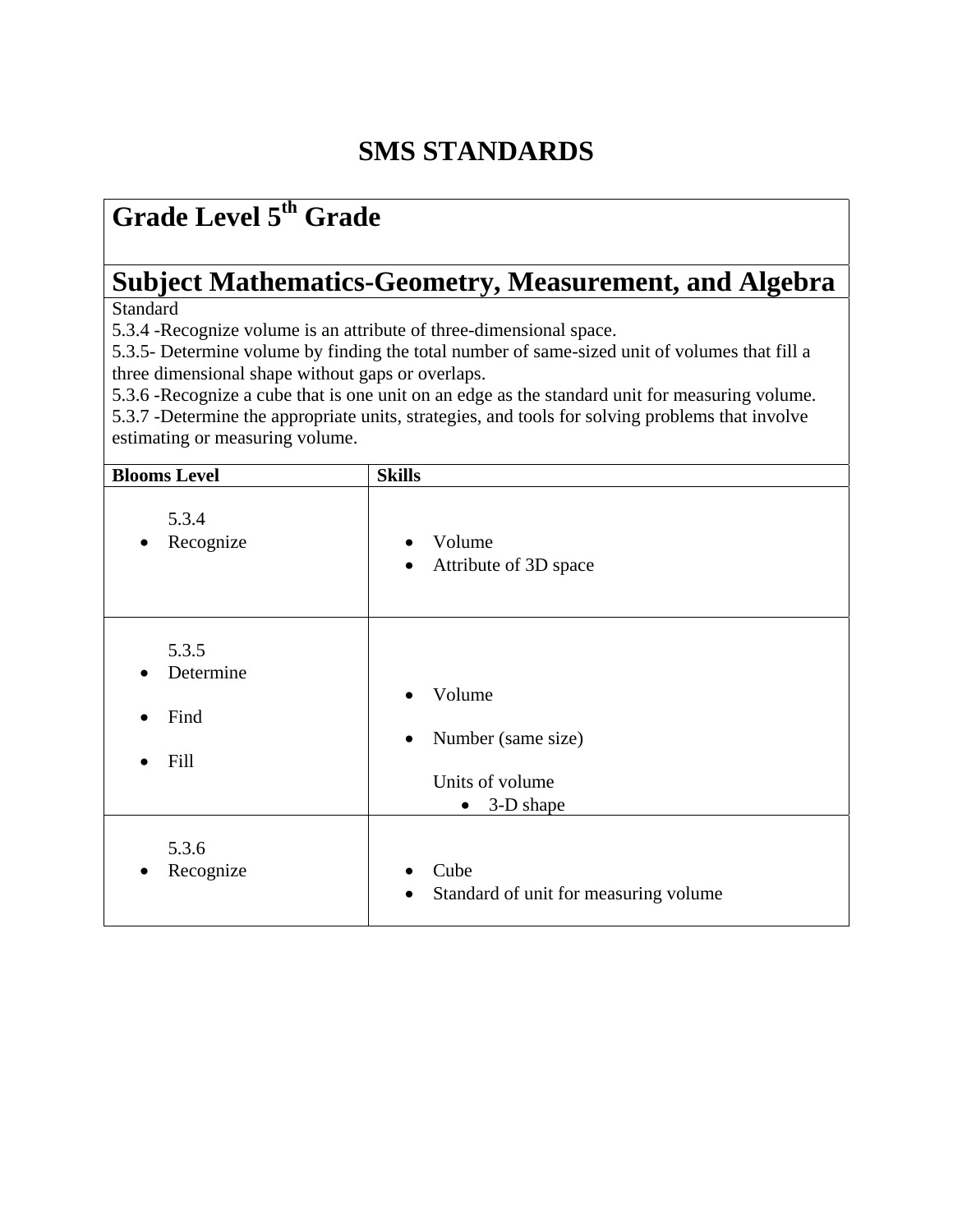| 5.3.7                  |                                                               |
|------------------------|---------------------------------------------------------------|
| Determine<br>$\bullet$ | Units<br>$\bullet$<br><b>Tools</b><br>$\bullet$               |
| Solve<br>$\bullet$     | Strategies<br>$\bullet$                                       |
|                        | • Problems involving volumes using<br>Estimation<br>$\bullet$ |
|                        | Measuring<br>$\bullet$                                        |
| <b>Big Ideas</b>       |                                                               |

- Volume is an attribute of three dimensional space.
- Volume is measured using cubic units.

### **Essential Questions**

- What strategies and tools can be used to estimate and measure volume?
- Why is the cube the basic unit for finding volume?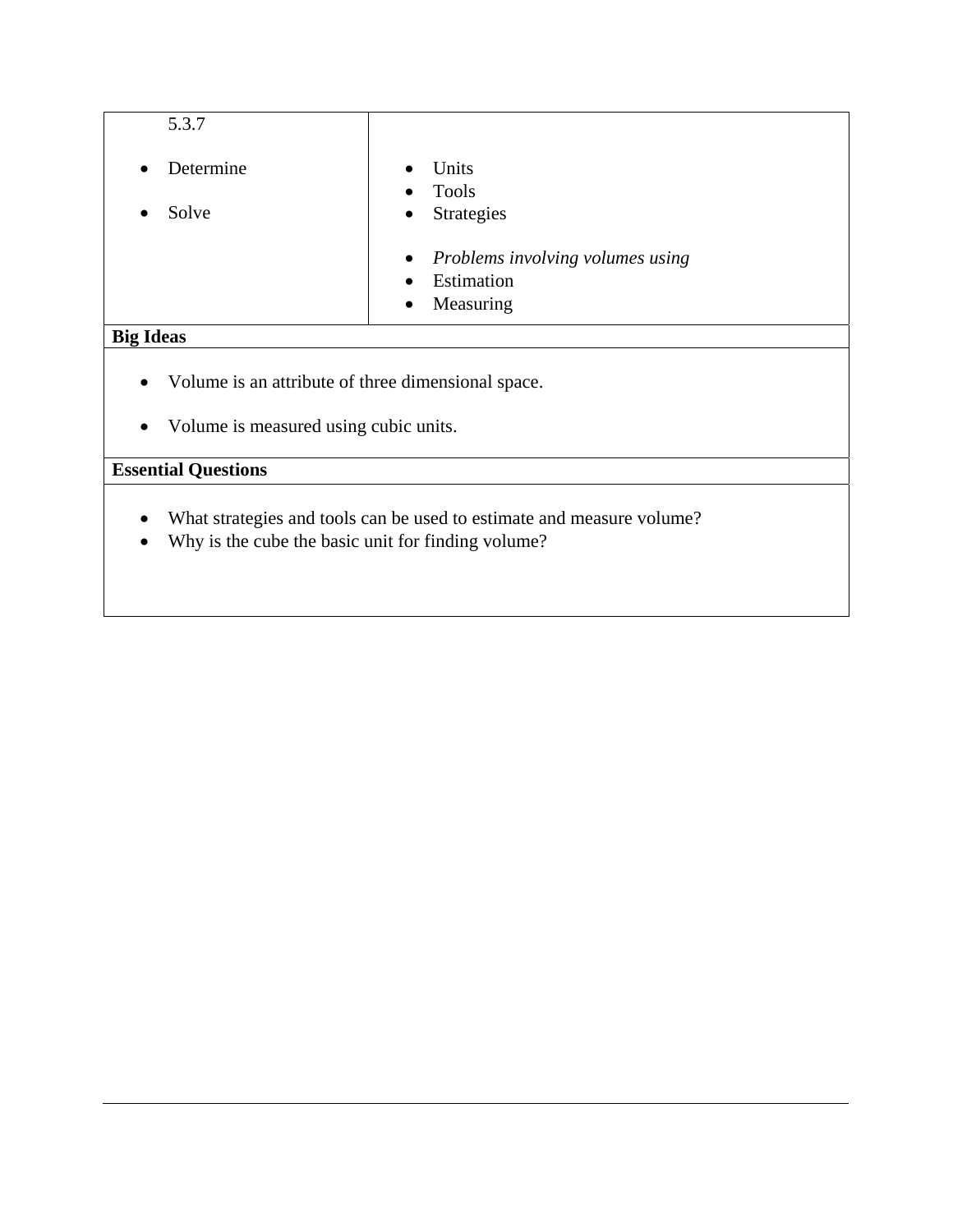## **Grade Level 5th Grade**

# **Subject Mathematics-Numbers & Operations and Data Analysis**

**Standard** 

5.1.6- Use ordered pairs on coordinate graphs to specify locations and describe paths.

5.1.7- Construct and analyze double bar, line and circle graphs to solve problems involving fractions and decimals.

| <b>Blooms Level</b>                                                                       | <b>Skills</b>                                                |
|-------------------------------------------------------------------------------------------|--------------------------------------------------------------|
| 5.1.6<br>Use<br>$\bullet$<br>Ordered pairs<br>$\bullet$<br>Coordinate graphs<br>$\bullet$ | Specify location<br>$\bullet$<br>Describe paths<br>$\bullet$ |
| 5.1.7<br>Construct<br>$\bullet$<br>Analyze<br>$\bullet$                                   | Graphs<br>Double bar<br>Line<br>Circle Graphs                |
| Use graphs to solve<br>$\bullet$                                                          | Problems-fractions and decimals                              |
| <b>Big Ideas</b>                                                                          |                                                              |

#### **Big Ideas**

• Graphs can be useful in solving problems relating to fractions and decimals.

### **Essential Question**

• How can fractions and decimals be helpful when graphing?